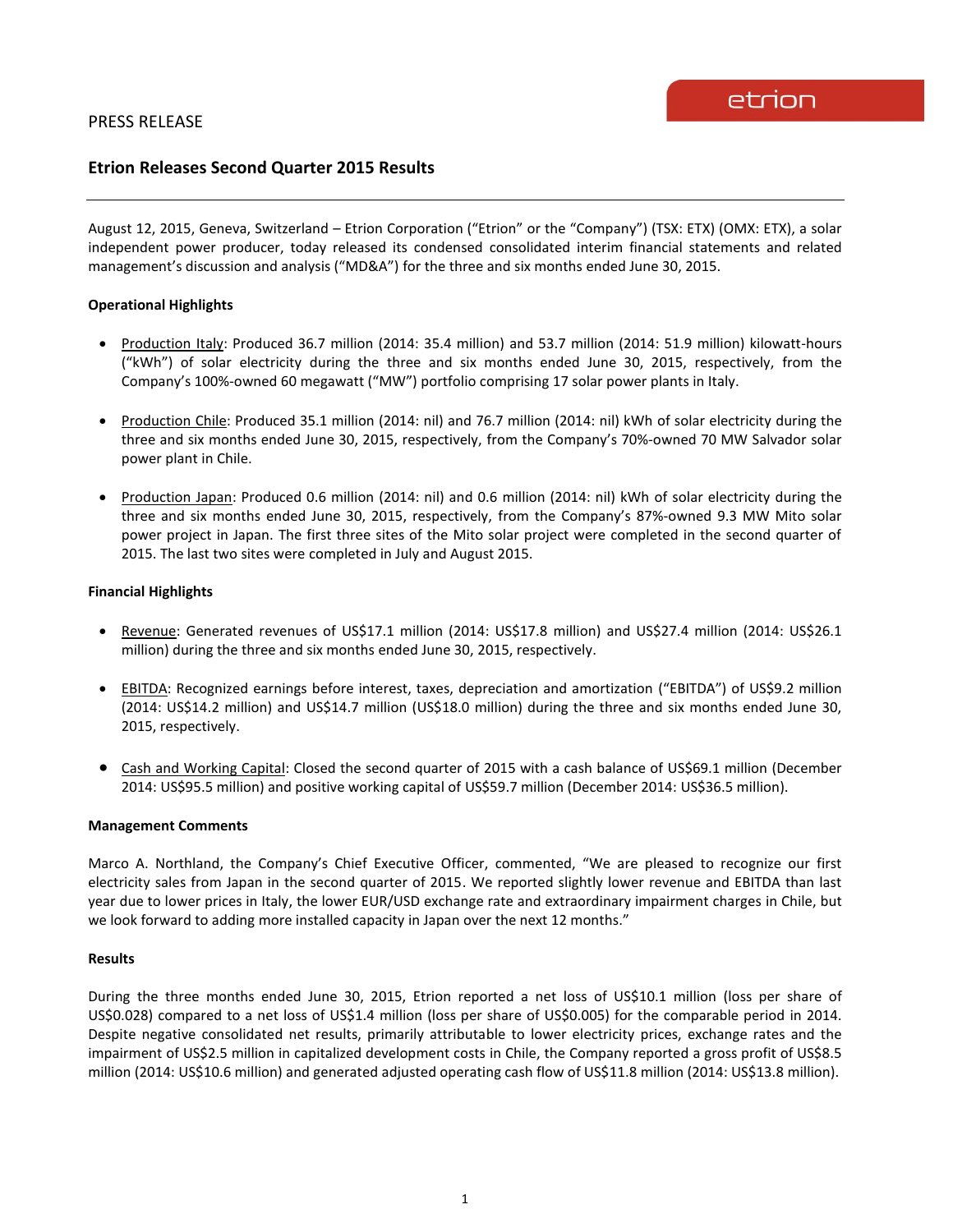During the six months ended June 30, 2015, Etrion reported a net loss of US\$12.5 million (loss per share of US\$0.032) compared to a net loss of US\$9.6 million (loss per share of US\$0.031) for the comparable period in 2014. The net results in the second half of 2015 were adversely impacted by lower electricity prices, exchange rates and the impairment of capitalized development costs in Chile.

## **Earnings Call**

A conference call/webcast to present the Company's second quarter 2015 results will be held on Wednesday, August 12, 2015, at 10:00 a.m. Eastern Daylight Time (EDT) / 4:00 p.m. Central European Summer Time (CEST).

Dial-in details:

North America: +1-647-788-4919 / Toll Free: +1-877-291-4570 / Sweden Toll Free: 02-079-4343

## Webcast:

A webcast will be available at<http://www.investorcalendar.com/IC/CEPage.asp?ID=173522>

The earnings call presentation, along with the Company's condensed consolidated interim financial statements for the three and six months ended June 30, 2015, and related management's discussion and analysis will be available on the Company's website ([www.etrion.com\)](http://www.etrion.com/).

A replay of the telephone conference will be available until September 12, 2015.

Replay dial-in details: North America: +1-416-621-4642 / Toll Free: +1-800-585-8367 Pass code for replay: 61914412

### **About Etrion**

Etrion Corporation is an independent power producer that develops, builds, owns and operates utility-scale solar power generation plants. The Company owns 139 MW of installed solar capacity in Italy, Chile and Japan. Etrion has 25 MW of solar projects under construction in Japan and is also actively developing greenfield solar power projects in Japan and Chile. The Company is listed on the Toronto Stock Exchange in Canada and the NASDAQ OMX Stockholm exchange in Sweden under ticker symbol "ETX". Etrion's largest shareholder is the Lundin family, which owns approximately 24% of the Company's shares directly and through various trusts.

For additional information, please visit the Company's website at www.etrion.com or contact:

Pamela Chouamier – Investor Relations Telephone: +41 (22) 715 20 90

*Note: The capacity of power plants in this release is described in approximate megawatts on a direct current ("DC") basis, also referred to as megawatt-peak ("MWp").*

*Etrion discloses the information provided herein pursuant to the Swedish Securities Market Act and/or the Swedish Financial Instruments Trading Act. The information was submitted for publication in Sweden at 08:05 Central European Time on August 12, 2015.*